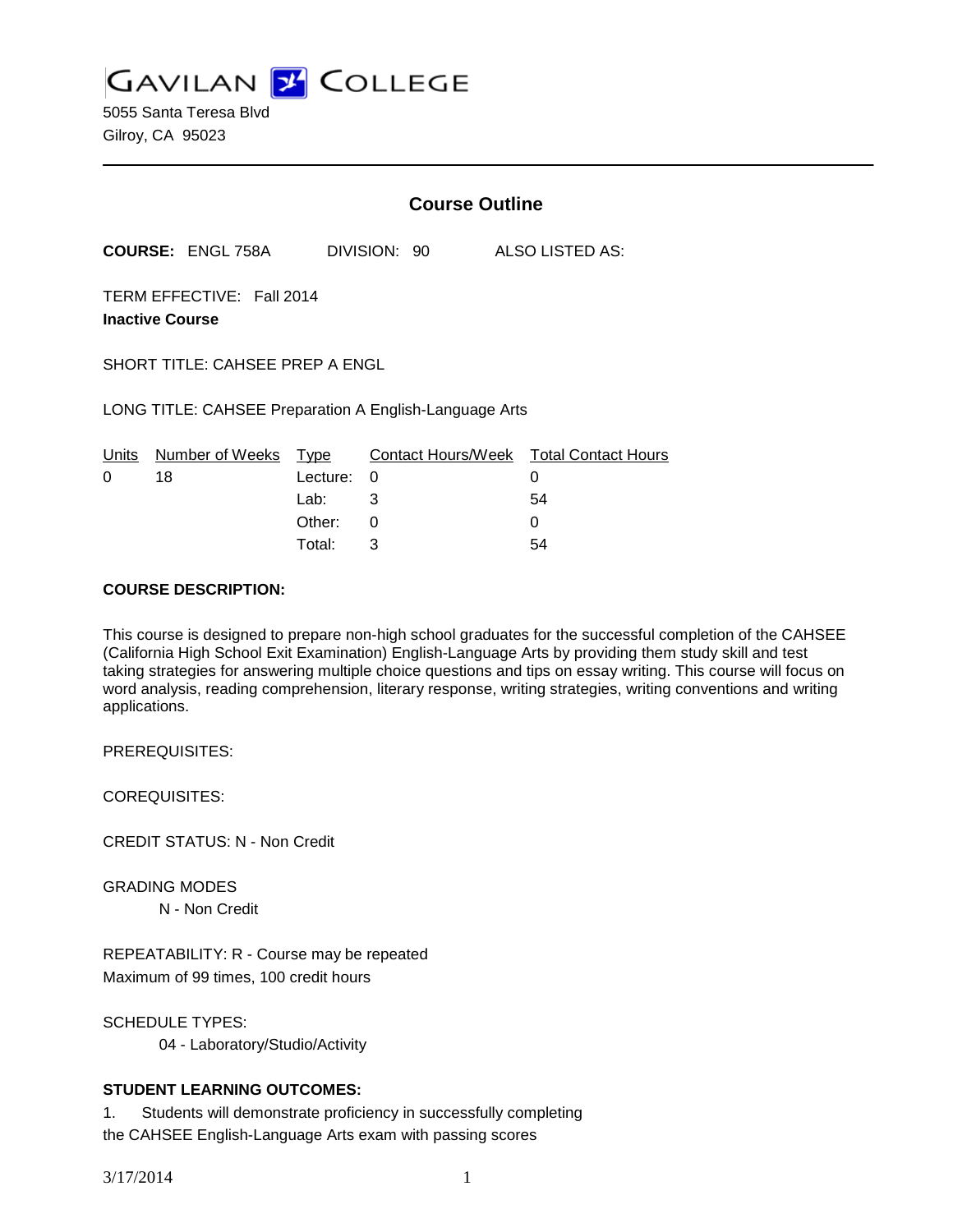ILO: 7, 2, 4 & 1

Measure: Class participation, practice exams and worksheets

2. Students will develop an individual study plan that incorporates study tips and test-taking strategies to assist them in successfully completing the two CAHSEE exams

ILO: 1, 6, 7, & 2

Measure: Written plan and practice quizzes and tests

3. Students will operate the computer with basic instruction in

order to use software to complete their lessons and practice exams ILO: 1, 6, 7 & 2

Measure: Reading software assignments and performance

4. Students will review various types of multiple-choice questions and from selected readings be able to explain what particular words or phrases mean

ILO: 7, 2, 4, & 1

Measure: Class participation, discussion and performance on worksheets and quizzes

5. Students will recognize, define and recall specific English-

Language vocabulary found throughout the CAHSEE Exam

ILO: 1

Measure: written assignments, and reading software assignments

6. Students will interpret, translate and summarize selected fiction and nonfiction readings and understand relationships between characters, discuss the tone of a piece, general themes and the use of symbolism ILO: 1, 2 & 7

Measure: Small group discussion

7. Students will critique selected writings for correct rules in

punctuation, capitalization, grammar and usage

ILO: 2, 7

Measure: Class participation, worksheets and quizzes

# **CONTENT, STUDENT PERFORMANCE OBJECTIVES, OUT-OF-CLASS ASSIGNMENTS**

Inactive Course: 03/10/2014

6 Hours Overview of the course

Preparing for the CAHSEE Examination: Students will be informed about the requirements of the two CAHSEE Exam components, the English-Language Arts and Mathematics test areas. Students will review commonly asked questions and tips for studying and test-taking, the importance of organizing an individual study plan and daily study schedule.

Student Performance Objectives: Students will take the two timed practice tests in the English-Language Arts and Math content areas to determine their areas of strength and weakness. An individual study plan and a daily study schedule will then be developed. The plan will indicate how to plan their time and resources. Students will then compare and contrast their results with answer keys, summary reviews and self-appraisals.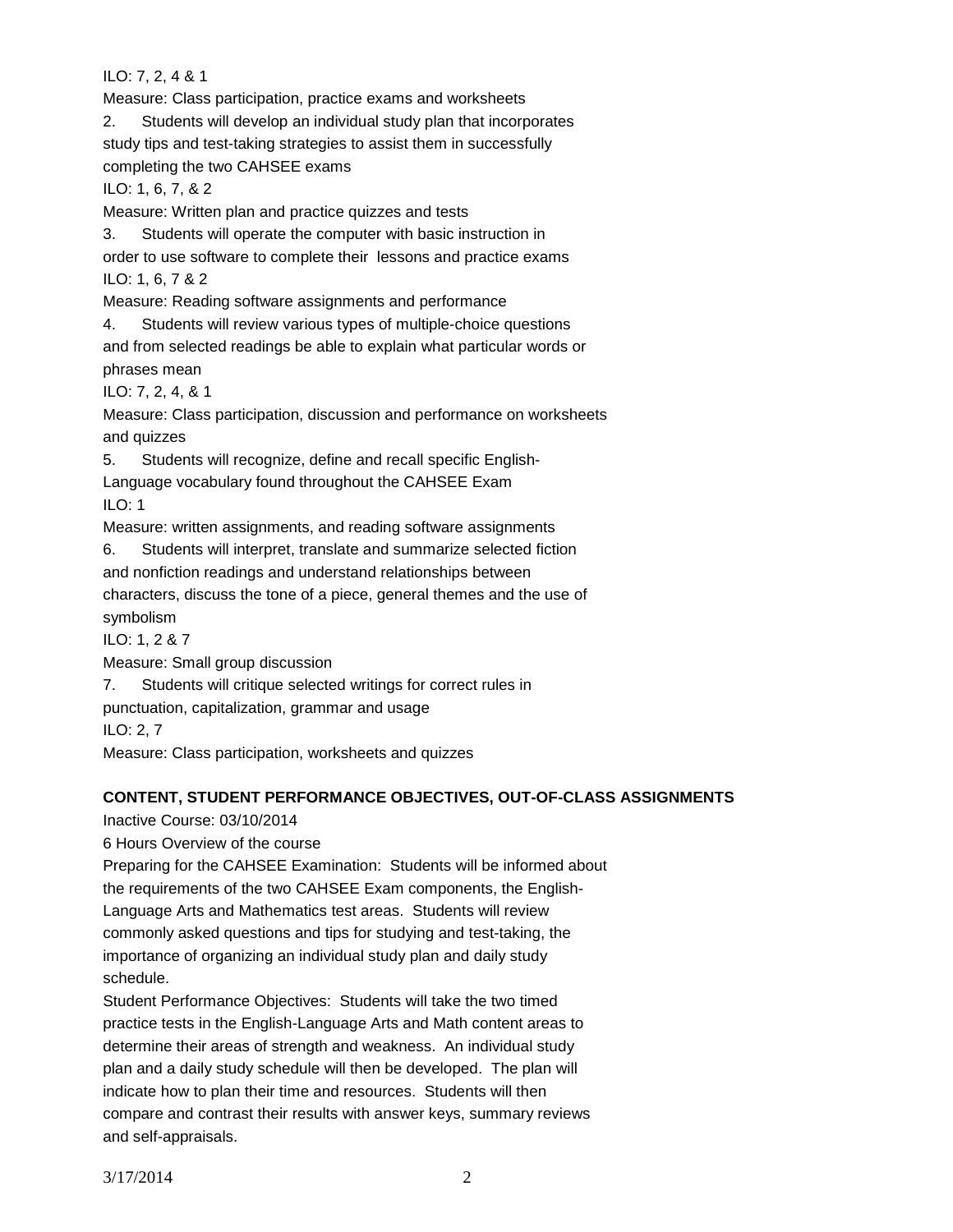9 Hours The following content on Word Analysis will be reviewed with students:

1) Strategies to use for unfamiliar words

2) Vocabulary building using sounds of words, the meaning of words and stories about words

3) Word Roots, prefixes, and suffixes

4) Identification and use of the literal and figurative meanings of words

5) Word derivations and the use of imagery

6) Distinction between denotative and connotative meanings of words and the connotative power of words

Classroom Activities: Worksheets, sample essays, selected readings, quizzes, practice tests and use of the skills tutor on the computer Student Performance Objectives:

Students will review various types of multiple-choice questions and from selected readings be able to explain what particular words or phrases mean based on the readings.

9 Hours The following Reading Comprehension content will be reviewed with students:

1) Comparison and contrasting features and elements of consumer materials to gain meaning from these documents: warranties, contracts, product information and instruction manuals

2) The structure and format of functional workplace documents, including graphics and titles and how this feature achieves a specific purpose

3) The combination of reading content from several sources or works by an author and learning to paraphrase ideas to connect them to other sources and related topics

4) How to summarize the main ideas of a whole passage or part of a passage while reading

5) Learning to critique logic of various documents through examining the sequence of information and procedures to reduce misunderstandings

6) Connecting an author's credibility with regards to an argument or defense of a claim, their tone and how this impacts the reader in selected editorials, political speeches, and professional journals Classroom Activities: Students will be asked to read different kinds of texts: Poems, stories and articles from magazines, newspapers or the Internet. Questions will then be asked about the structure of the text, the arguments presented, the purpose and the main idea. 9 Hours The following content on Literature will be reviewed with students:

1) The different types of Literature:

2) The relationship between characters, their traits and their conflicts in a selected reading

3) Figurative language and symbolism and what they mean

4) Different genres of literature and their specific names

5) Universal themes in a comparison of selected works

6) How literature reflects the culture of its author, the style and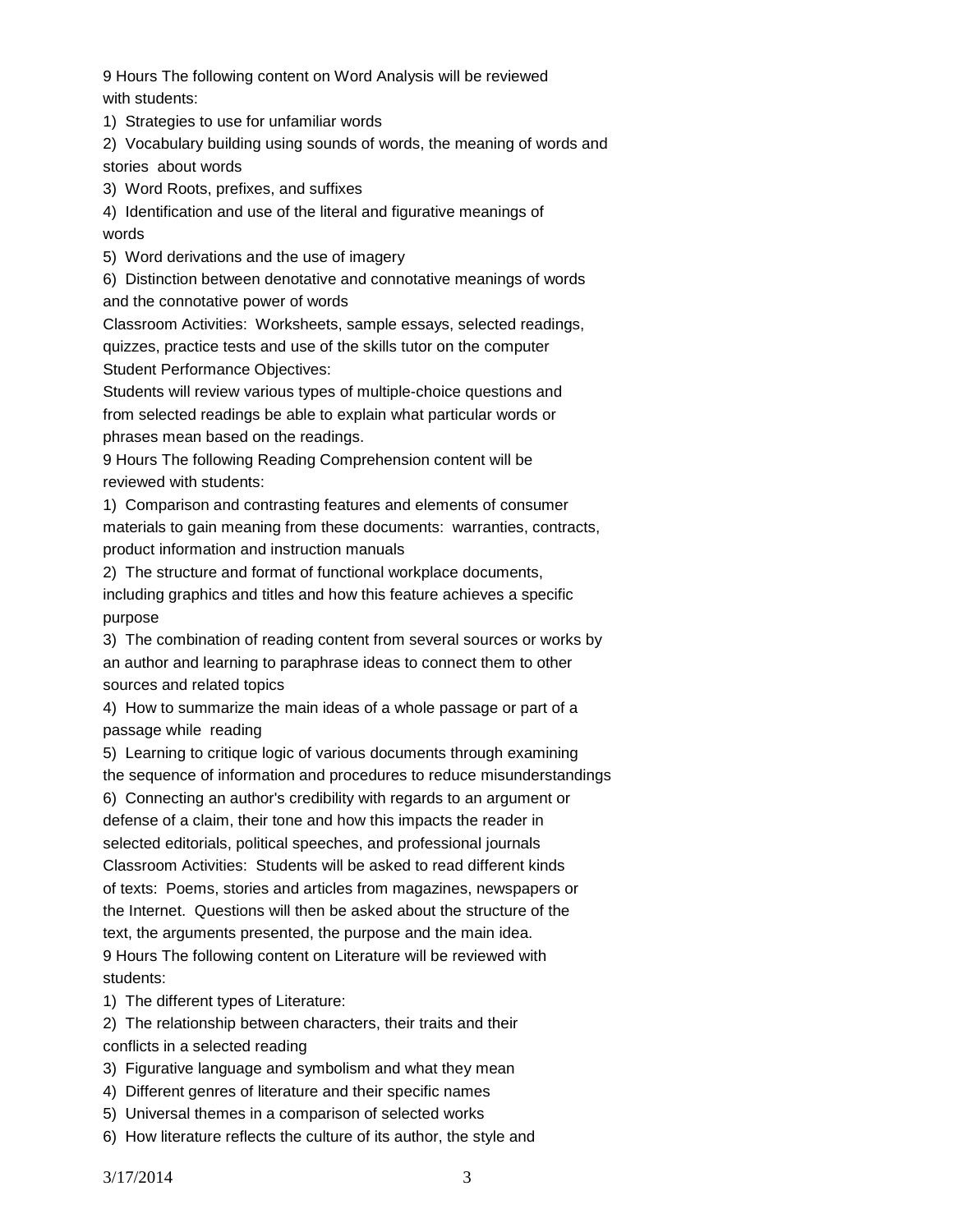the historical period of the time

7) The use of literary devices: imagery, allegory, symbolism and figurative language

8) How voice, persona, and the choice of a narrator affect

characterization and the tone, plot and credibility of a text.

Classroom activities: Worksheets, sample essays, selected readings, and use of the skills tutor on the computer

Student Performance Objectives: Students will interpret, translate or summarize selected readings and be able to understand relationships between characters, recognize the themes, discuss the tone and to know the difference between fiction and nonfiction.

9 Hours The following Writing strategies will be reviewed with students:

1) Establishing a coherent main idea that conveys a clear and distinctive perspective on the subject and maintains a consistent tone throughout the piece of writing

2) Use of precise language, action verbs, sensory details, appropriate modifiers, and the active rather than the passive voice

3) Development of the main ideas within the body of the composition through supporting evidence

4) Learn to revise writing to improve the logic and coherence and the overall organization of the piece

Classroom Activities: Students will work in pairs and do peer responses to writing samples and role-play being "editors" to critique sample essays or selected readings.

Student Performance Objectives: Students will critique selected writings to find and correct errors, to choose better words and phrases. Students will learn to identify techniques that good writers use to keep their essays clear, coherent, and focused. They should also recognize that good essays have strong beginnings and endings but also include supporting evidence.

9 Hours The following Grammar and Punctuation Rules will be reviewed with students:

1) Use of main and subordinate clauses, phrases and the mechanics of punctuation

2) Sentence construction, parallel structure, subordination, proper placement of modifiers and proper English usage

3) English usage in grammar, paragraphs, grammar, sentence structure, diction, and syntax

4) Verb tenses

Classroom Activities: Students will work as "editors" to critique sample essays or selected readings for proper grammar and punctuation . Student Performance Objectives: Students will critique selected writings for correct rules in punctuation, capitalization, grammar, and usage.

9 Hours The following kinds of various writing applications will be reviewed with students:

1) Writing a biographical narrative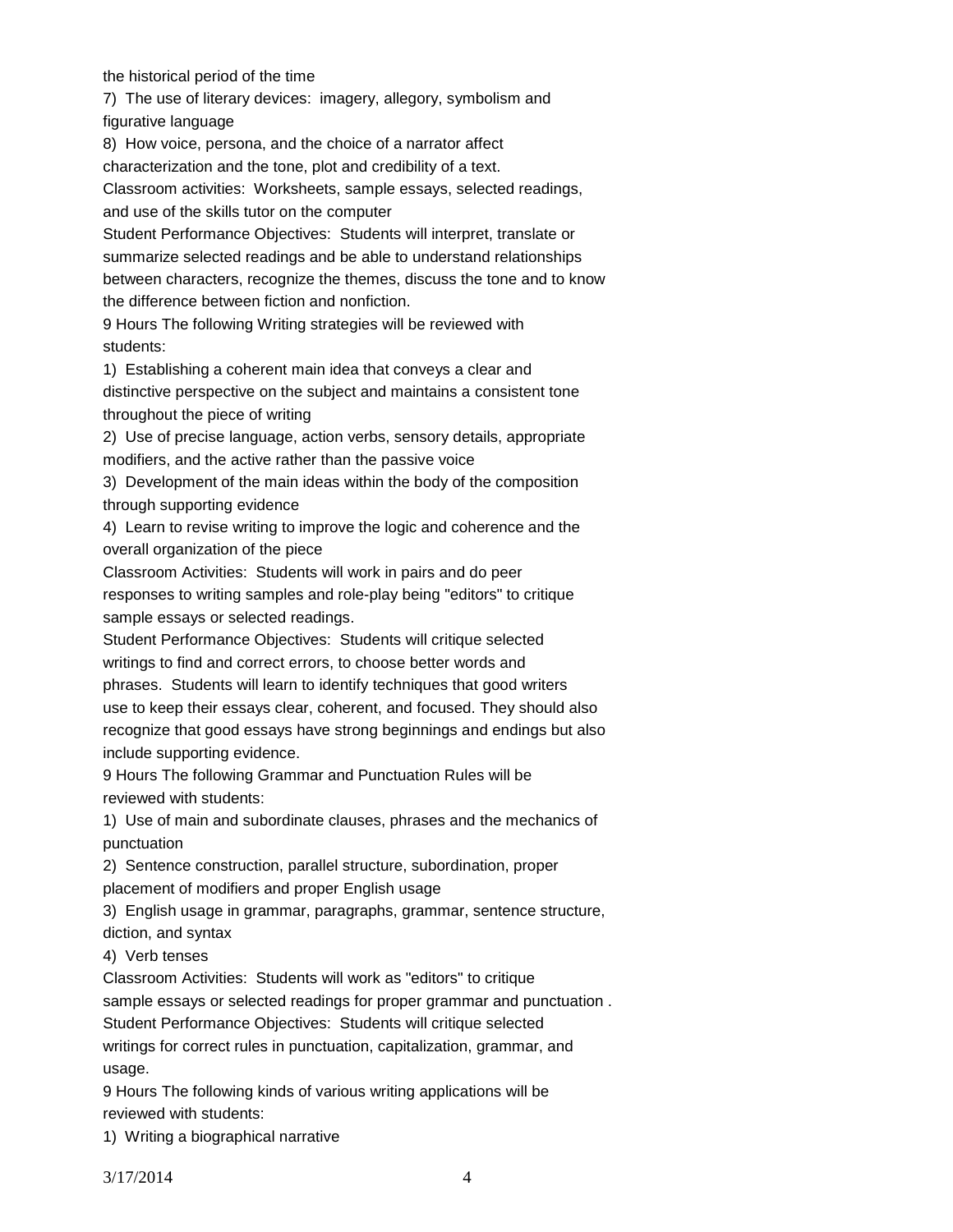- 2) Writing a responses to literature
- 3) Writing an expository compositions, including an analytical essay

and research report

- 4) Writing a persuasive compositions
- 5) Writing a business letter

Classroom Activities: Students will practice writing all five types of writings, use peer reviews and the computer skills tutor to assist in writing good samples of each of the five writing applications. Student Performance Objectives: Students will write good samples of each of the five writing applications using the criteria outlined in the content area 6 Hours Students will take the practice CAHSEE English-Language

Arts Practice Test and check their answers with the answer keys provided

Student Performance Objective: Passing score

## **METHODS OF INSTRUCTION:**

Instructional methods are lecture and discussion on key concepts for both the English-Language Arts and Mathematics components. Students are assessed and an individualized study plan will be developed for their usage. Drill exercises and practice tests are made available in written and electronic formats.

## **METHODS OF EVALUATION:**

### **REPRESENTATIVE TEXTBOOKS:**

Preparing for the California High School Exit Examination, An English-Language Arts Study Guide and A Mathematics Study Guide or other appropriate college level text.

Reading level of text: 10th Grade. Verified by: California Department of Education

### **ARTICULATION and CERTIFICATE INFORMATION**

Associate Degree: CSU GE: IGETC: CSU TRANSFER: Not Transferable UC TRANSFER: Not Transferable

### **SUPPLEMENTAL DATA:**

Basic Skills: B Classification: K Noncredit Category: A Cooperative Education: Program Status: 2 Stand-alone